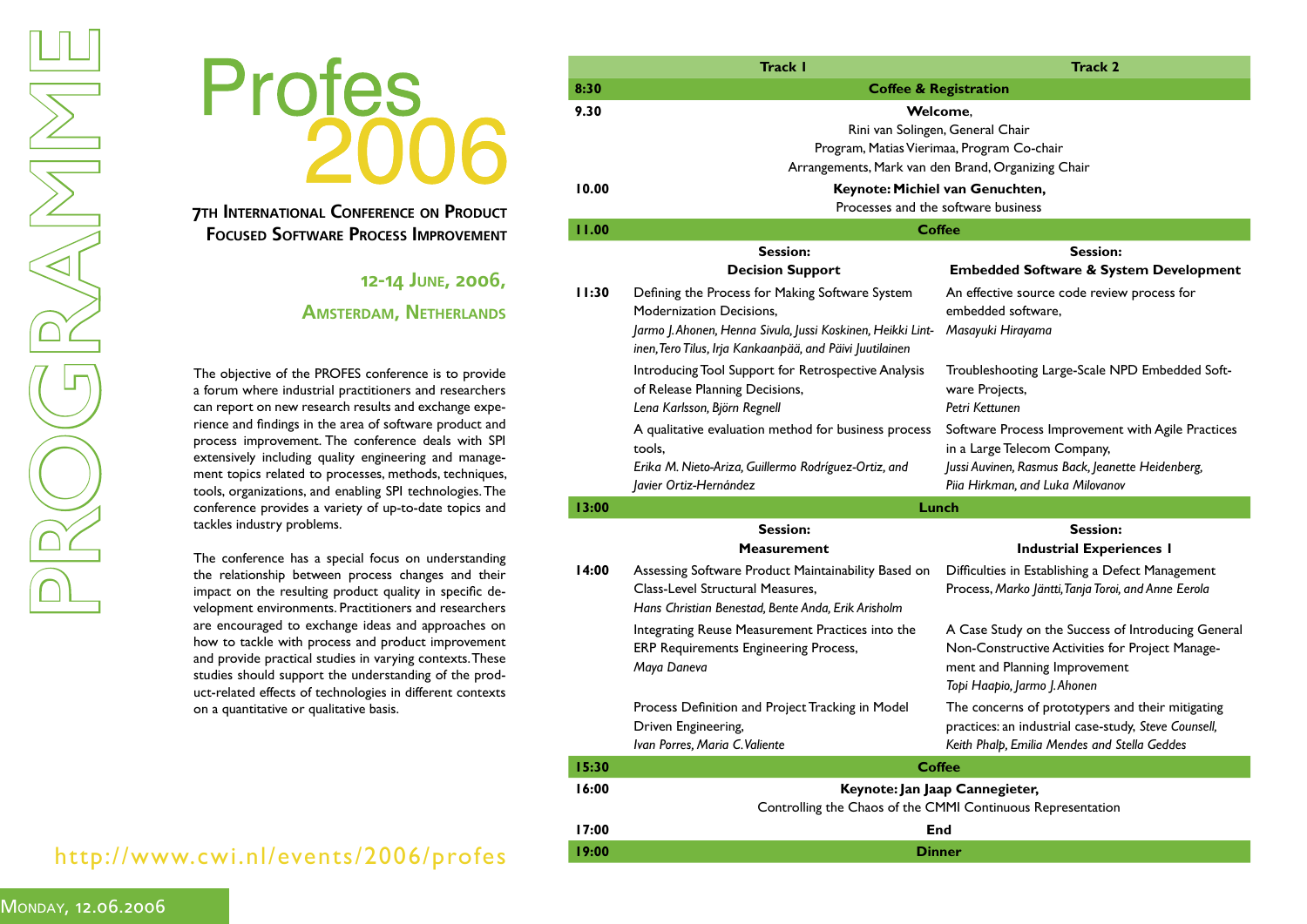|       | <b>Track I</b>                                                                                                                                                                                                                                                                                                                                                                                                                                                                                                                                                                                                                                                                         | <b>Track 2</b>                                                                                                                                                                                                                                                                                                                                                                                                                                                                                                                                                                                                                   | <b>Track 3</b>                                                                                                                                                                                                                                                                                                                                                                                                                                                                                                                                                                                                                                                                                                                                                                                                                                                                              |  |  |  |
|-------|----------------------------------------------------------------------------------------------------------------------------------------------------------------------------------------------------------------------------------------------------------------------------------------------------------------------------------------------------------------------------------------------------------------------------------------------------------------------------------------------------------------------------------------------------------------------------------------------------------------------------------------------------------------------------------------|----------------------------------------------------------------------------------------------------------------------------------------------------------------------------------------------------------------------------------------------------------------------------------------------------------------------------------------------------------------------------------------------------------------------------------------------------------------------------------------------------------------------------------------------------------------------------------------------------------------------------------|---------------------------------------------------------------------------------------------------------------------------------------------------------------------------------------------------------------------------------------------------------------------------------------------------------------------------------------------------------------------------------------------------------------------------------------------------------------------------------------------------------------------------------------------------------------------------------------------------------------------------------------------------------------------------------------------------------------------------------------------------------------------------------------------------------------------------------------------------------------------------------------------|--|--|--|
| 9:30  |                                                                                                                                                                                                                                                                                                                                                                                                                                                                                                                                                                                                                                                                                        | Keynote: Barbara Kitchenham, Evidence-based Software Engineering and Systematic Literature Reviews                                                                                                                                                                                                                                                                                                                                                                                                                                                                                                                               |                                                                                                                                                                                                                                                                                                                                                                                                                                                                                                                                                                                                                                                                                                                                                                                                                                                                                             |  |  |  |
| 10:30 | <b>Coffee</b>                                                                                                                                                                                                                                                                                                                                                                                                                                                                                                                                                                                                                                                                          |                                                                                                                                                                                                                                                                                                                                                                                                                                                                                                                                                                                                                                  |                                                                                                                                                                                                                                                                                                                                                                                                                                                                                                                                                                                                                                                                                                                                                                                                                                                                                             |  |  |  |
|       | <b>Session: Process improvement</b>                                                                                                                                                                                                                                                                                                                                                                                                                                                                                                                                                                                                                                                    | <b>Session: Agile Development Practices</b>                                                                                                                                                                                                                                                                                                                                                                                                                                                                                                                                                                                      | <b>Short Papers I</b>                                                                                                                                                                                                                                                                                                                                                                                                                                                                                                                                                                                                                                                                                                                                                                                                                                                                       |  |  |  |
| 11:00 | Implementing Software Process Improvement Initiatives: An<br><b>Empirical Study,</b><br>Mahmood Niazi, David Wilson and Didar Zowghi<br>Using Linear Regression Models to Analyse the Effect of<br>Software Process Improvement<br>Joost Schalken, Sjaak Brinkkemper, and Hans van Vliet<br>Taba Workstation: Supporting Software Process Deployment<br>based on CMMI and MR-MPS,<br>Mariano Montoni, Ana Regina Rocha, Gleison Santos, Sávio<br>Figueiredo, Ahilton Barreto, Andréa Soares, Cristina Cerdeiral, and<br>Peter Lupo<br>Analysis of an Artifact Oriented Test Process Model and of<br>Testing Aspects of CMMI,<br>Paulo M. S. Bueno, Adalberto N. Crespo, and Mario Jino | The Impact of Pair Programming and Test-Driven Development<br>on Package Dependencies in Object-Oriented Design - An<br>Experiment,<br>Lech Madeyski<br>Applying an Agility/Discipline Assessment for a Small Software<br>Organisation, Philip S. Taylor, Des Greer, Paul Sage, Gerry Coleman,<br>Kevin McDaid, Ian Lawthers and Ronan Corr<br>Lessons learned from an XP Experiment with Students: Test-First<br>needs more teachings,<br>Thomas Flohr, and Thorsten Schneider<br>An Empirical Study on Design Quality Improvement from Best-<br>Practice Inspection and Pair Programming,<br>Dietmar Winkler, and Stefan Biffl | Software Inspections in Practice: Six Case Studies, Sami Kollanus,<br>Jussi Koskinen<br>Productivity of Test Driven Development: a controlled experiment<br>with professionals, Gerardo Canfora, Aniello Cimitile, Felix Garcia, Mario<br>Piattini, and Corrado Aaron Visaggio<br>Results and Experiences from an Empirical Study of Fault Reports in<br>Industrial Projects, Jon Arvid Børretzen<br>A Software Process Tailoring System Focusing to Quantitative<br>Management Plans, Kazumasa Hikichi, Kyohei Fushida, Hajimu lida, and<br>Ken'ichi Matsumoto<br>Software Process Improvement: A Road to Success, Mahmood Niazi<br>Characterization of Runaway Software Projects Using Association<br>Rule Mining, Sousuke Amasaki, Yasuhiro Hamano, Osamu Mizuno, and<br>Tohru Kikuno<br>A Framework for Selecting Change Strategies in IT Organizations,<br>Jan Pries-Heje, Otto Vinter |  |  |  |
| 13:00 |                                                                                                                                                                                                                                                                                                                                                                                                                                                                                                                                                                                                                                                                                        | Lunch                                                                                                                                                                                                                                                                                                                                                                                                                                                                                                                                                                                                                            |                                                                                                                                                                                                                                                                                                                                                                                                                                                                                                                                                                                                                                                                                                                                                                                                                                                                                             |  |  |  |
|       | <b>Session:</b>                                                                                                                                                                                                                                                                                                                                                                                                                                                                                                                                                                                                                                                                        | <b>Session:</b>                                                                                                                                                                                                                                                                                                                                                                                                                                                                                                                                                                                                                  | Short papers 2                                                                                                                                                                                                                                                                                                                                                                                                                                                                                                                                                                                                                                                                                                                                                                                                                                                                              |  |  |  |
|       | <b>Product Line Engineering</b>                                                                                                                                                                                                                                                                                                                                                                                                                                                                                                                                                                                                                                                        | <b>Industrial Experiences 2</b>                                                                                                                                                                                                                                                                                                                                                                                                                                                                                                                                                                                                  |                                                                                                                                                                                                                                                                                                                                                                                                                                                                                                                                                                                                                                                                                                                                                                                                                                                                                             |  |  |  |
| 14.00 | A Variability-centric Approach to Instantiate Core Assets in<br>Product Line Engineering,<br>Soo Ho Chang and Soo Dong Kim<br>Improving the Development of e-Business Systems by Intro-<br>ducing Process-Based Software Product Lines,<br>Joachim Bayer, Mathias Kose, and Alexis Ocampo<br>Assessing Requirements Compliance Scenarios in System<br>Platform Subcontracting;<br>Björn Regnell, Hans O. Olsson, and Staffan Mossberg                                                                                                                                                                                                                                                  | An Industrial Case Study on the Choice between Language Cus-<br>tomization Mechanisms,<br>Miroslaw Staron, Claes Wohlin<br>Preliminary Results from a Survey of Multimedia Development<br>Practices in Australia.<br>Anne Hannington, Karl Reed<br>An ISO 9001:2000 Certificate and Quality Awards from Outside<br>- What's Inside? - A Case study,<br>Darja Šmite, Nils Brede Moe                                                                                                                                                                                                                                               | Building Software Process Line Architectures from Bottom Up,<br>Hironori Washizaki                                                                                                                                                                                                                                                                                                                                                                                                                                                                                                                                                                                                                                                                                                                                                                                                          |  |  |  |
|       |                                                                                                                                                                                                                                                                                                                                                                                                                                                                                                                                                                                                                                                                                        |                                                                                                                                                                                                                                                                                                                                                                                                                                                                                                                                                                                                                                  | Refinement of Software Architectures by Recursive Model Trans-<br>formations for Service Specification, Ricardo J. Machado, João M.<br>Fernandes, Paula Monteiro, and Helena Rodrigues                                                                                                                                                                                                                                                                                                                                                                                                                                                                                                                                                                                                                                                                                                      |  |  |  |
|       |                                                                                                                                                                                                                                                                                                                                                                                                                                                                                                                                                                                                                                                                                        |                                                                                                                                                                                                                                                                                                                                                                                                                                                                                                                                                                                                                                  | A UML based process meta-model integrating a rigorous process<br>patterns definition, Hanh Nhi Tran, Bernard Coulette, and Bich Thuy<br>Dong                                                                                                                                                                                                                                                                                                                                                                                                                                                                                                                                                                                                                                                                                                                                                |  |  |  |
|       |                                                                                                                                                                                                                                                                                                                                                                                                                                                                                                                                                                                                                                                                                        |                                                                                                                                                                                                                                                                                                                                                                                                                                                                                                                                                                                                                                  | Ad hoc versus Systematic Planning of Software, Gengshen Du, Jim<br>McElroy, and Guenther Ruhe                                                                                                                                                                                                                                                                                                                                                                                                                                                                                                                                                                                                                                                                                                                                                                                               |  |  |  |
|       |                                                                                                                                                                                                                                                                                                                                                                                                                                                                                                                                                                                                                                                                                        |                                                                                                                                                                                                                                                                                                                                                                                                                                                                                                                                                                                                                                  | An Extreme Approach to Automating Software Development with<br>CBD, PLE and MDA Integrated, Soo Dong Kim, Hyun Gi Min, Jin Sun<br>Her, and Soo Ho Chang                                                                                                                                                                                                                                                                                                                                                                                                                                                                                                                                                                                                                                                                                                                                     |  |  |  |
| 15:30 |                                                                                                                                                                                                                                                                                                                                                                                                                                                                                                                                                                                                                                                                                        | <b>Coffee</b>                                                                                                                                                                                                                                                                                                                                                                                                                                                                                                                                                                                                                    |                                                                                                                                                                                                                                                                                                                                                                                                                                                                                                                                                                                                                                                                                                                                                                                                                                                                                             |  |  |  |
|       |                                                                                                                                                                                                                                                                                                                                                                                                                                                                                                                                                                                                                                                                                        |                                                                                                                                                                                                                                                                                                                                                                                                                                                                                                                                                                                                                                  |                                                                                                                                                                                                                                                                                                                                                                                                                                                                                                                                                                                                                                                                                                                                                                                                                                                                                             |  |  |  |

|                                   | 17:00                                                                           |  |  | <b>Closure</b> |
|-----------------------------------|---------------------------------------------------------------------------------|--|--|----------------|
|                                   | 17:30                                                                           |  |  | End            |
|                                   |                                                                                 |  |  |                |
|                                   |                                                                                 |  |  |                |
| the company's company's company's | the contract of the contract of the contract of the contract of the contract of |  |  |                |